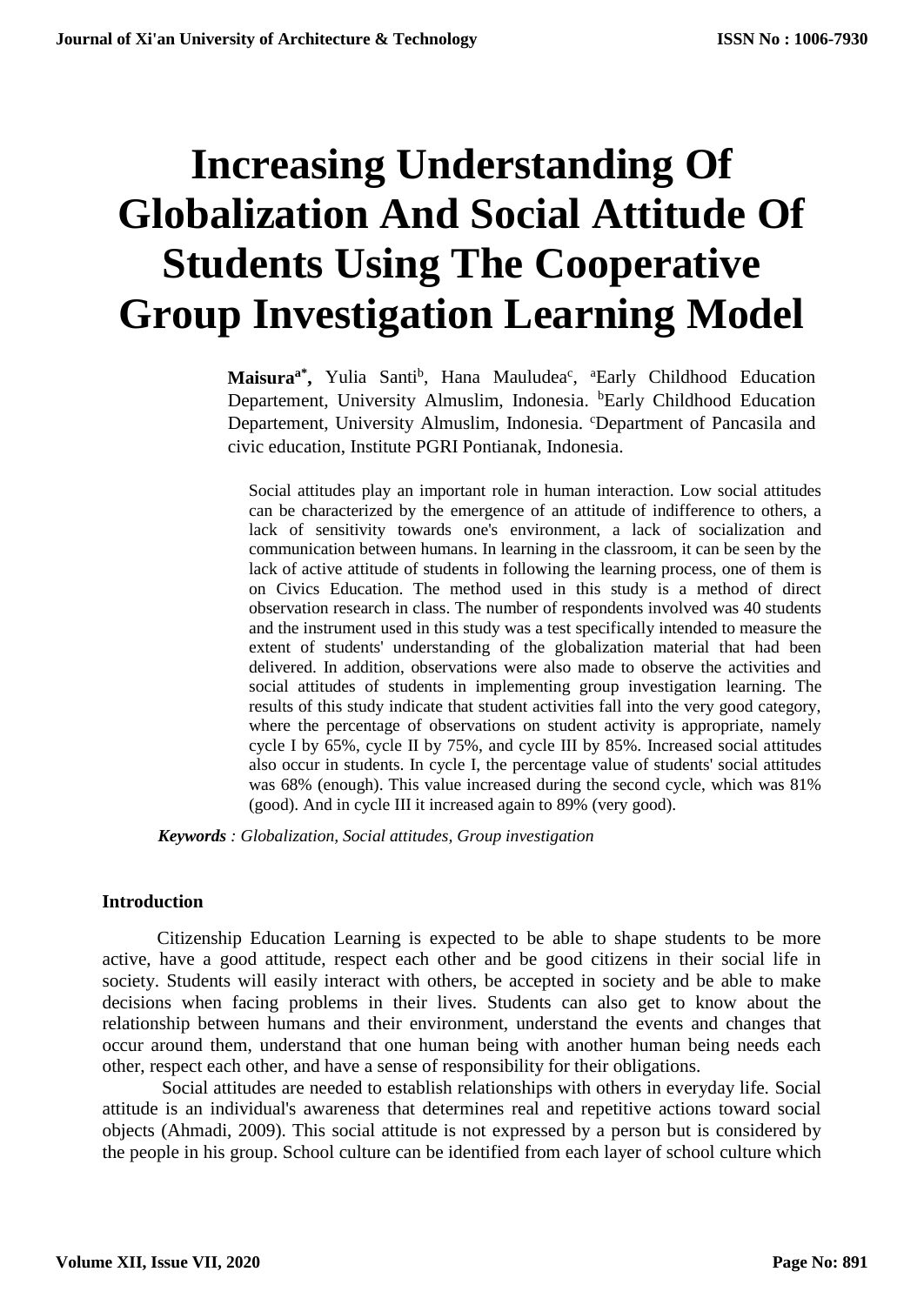is divided into two, namely the observable layer and the hidden or unobservable layer (Pertiwi and Suchyadi, 2019). Social attitude is an act of someone to live in their community such as mutual help, mutual respect, mutual interaction, and so on. Social attitudes need to be developed because they can create an atmosphere of life that is peaceful, harmonious, comfortable, and peaceful. Social attitude is an action that can overcome various problems that exist in society by thinking together. Students begin to recognize and establish interactions with each other at school, so students begin to make friends with other students, in making friends choosing friends they like, students will be confident if they have many friends in accordance with their choices. Students will form like a separate group in play and stay away from students who are not liked so there is less interaction that causes mutual hatred and does not care about other students. Social attitudes refer to predispositions, attitudes (the tendency to do or not to act in available situations) that are shared with a number of other people of the same belief, values, ideology or political orientation (Mappiare and Andi, 2004).

Social development means the acquisition of the ability to behave in accordance with social guidance. To be a capable person in a society, it requires three processes. Each process is separate and very different from each other but interrelated, so failure in one process will reduce the level of individual socialization (Hurlock and Elizabeth, 2000). The low social attitudes of students can be seen from the field observations when observing at one of the elementary schools in the city of Yogyakarta, namely the lack of social care of students with friends, less sensitive to the environment, lack of socialization and communication between students. In addition, there are still many students who are hostile to other students, do not know there are friends who are sick or do not go to school, do not lend a pencil to friends who do not bring, difficult to adjust to friends, want to win themselves, scrambling each other while playing, and in friends they are still picky so when playing only with separate groups. In the learning process they are still mocking and laughing at each other if there are students who cannot answer the teacher's questions.

The results of observations and interviews with teachers found data that the daily test scores were always low. In an effort to develop students' social attitudes, the researchers chose citizenship education subjects. Although it does not mean that the value of student citizenship education is low then the social attitude is also low or vice versa. Citizenship education is very important in daily life to form good attitudes and relationships with others, know the history of the nation, respect the heroes, and be able to face the social problems they face. The teacher does the civic education learning process less to explore the potential of students. Methods that are not varied are less effective for use in the learning process because they cause students to be passive. Citizenship education learning is difficult for students to grasp because it tends to memorize and lack of availability of supporting learning media. The use of instructional media that is rarely done is also the cause of the unsuccessful learning process that is taking place. Students feel bored because of the teacher's monotonous learning.

The teacher emphasizes more on cognitive values when delivering learning material in class, while affective and psychomotor values are less noticed. The learning process that takes place in class is still centered on the teacher and does not involve students. Students come to school just sit and quietly listen to the teacher, do not dare to ask questions and express their opinions about the material being studied, so that the interaction between students and the development of students' social attitudes is still less attention when learning. The learning process makes students less active and socializing with their peers, whereas according to the age characteristics of elementary school students, interacting with their environment is very important because it can form a social attitude of students towards their surroundings.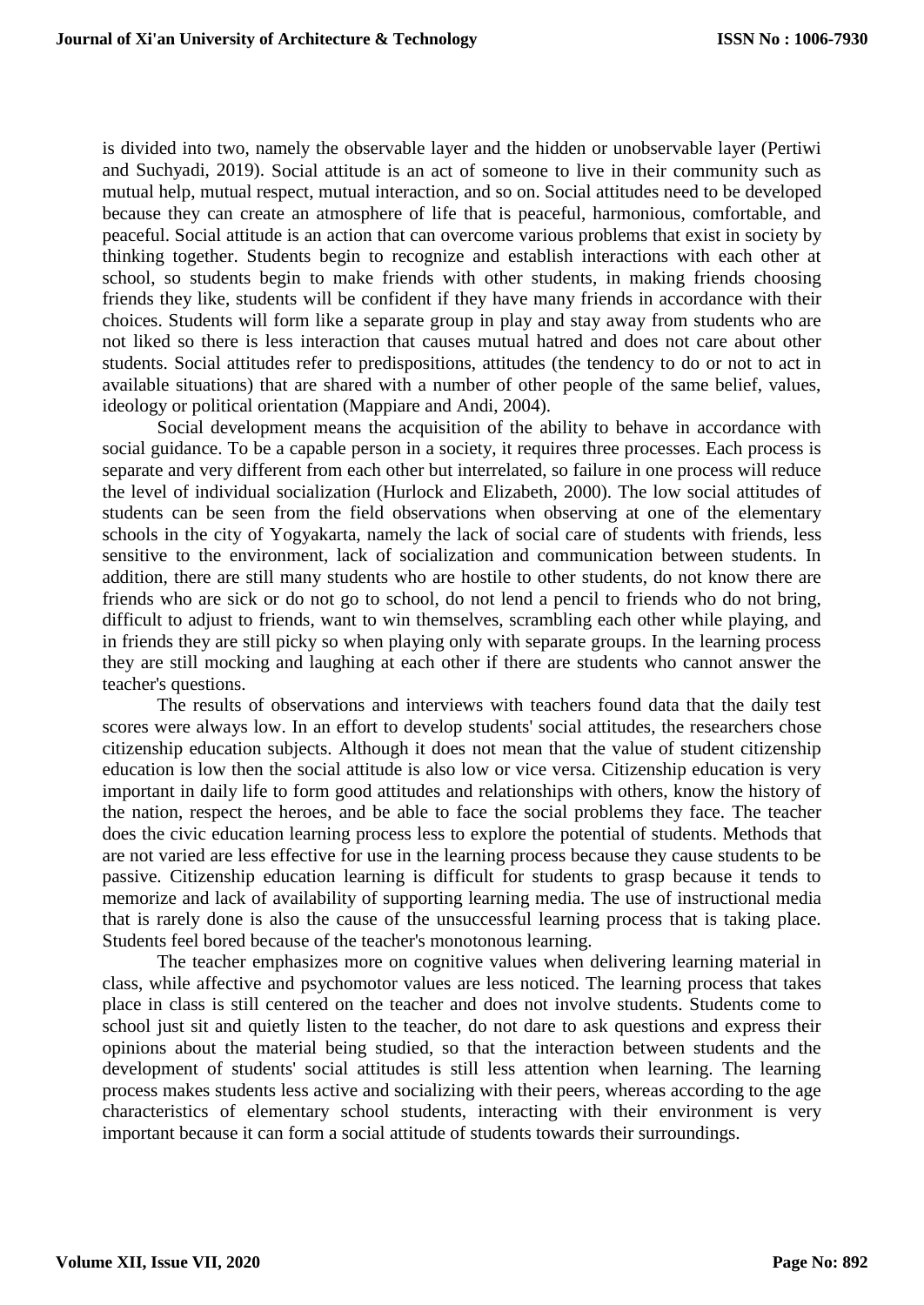Students in making friends often form a group, when students break playing with their groups, not playing with other students because they don't know each other closely and rarely interact with one class during the learning process, thus making students less sensitive and concerned about the surrounding environment. In the end it can affect the low social attitudes of students in the learning process and outside the learning process. Understanding of concepts and process skills increases after students experience group assignment learning processes (Suchyadi and Karmila, 2019; Ziori and Dienes, 2008). From some of the points above it is very clear that the problem of citizenship education learning is the low social attitudes of students characterized by the lack of social care of students and friends, less sensitive to the environment, lack of socialization and communication between students, and students are less active in participating in learning and low learning outcomes .

Based on the data above, teachers need to take action to improve learning towards higher quality learning. Where students 'thinking skills are trained continuously by using learning models that are in accordance with students' mental development. One appropriate learning model is group investigation. This is because it contains interesting activities and directs students to more actively participate in the learning process and encourage student creativity to compete with their peers, train to work together in a team and develop student attitudes (Downer and Pianta, 2006; Taraban, Rynearson, and Kerr, 2000). Cooperative learning model group investigation type is one type of cooperative learning model in the form of learning activities that facilitate students to learn in heterogeneous small groups, where high-ability students join low-ability students to learn together and solve a problem assigned by teacher to students (Zorlu and Zorlu, 2015; DeLozier and Rhodes, 2017; Freeman, 2012; Slavin, 2014). The implementation of the group investigation model is very dependent on the initial training in mastering communication and social skills (Rusman, 2014). According to Huda (2011) Group Investigation is classified as a method of group investigation because the tasks given are very diverse, encouraging students to collect and evaluate information from various sources, communication is bilateral (Wolfensberger and Canella, 2015).

Group Investigation is one of the complex types in group learning that requires students to use high-level thinking skills (Lukens, 2003; Riebe, Roepen, Santarelli, and Marchioro, 2010). Group Investigation is a form of cooperative learning that emphasizes the participation and activities of students to find their own material (information) lessons that will be learned through available materials (Riyanto, 2010; Lawford, 2003). The use of the group investigation model is expected to be able to provide opportunities for students to communicate, collaborate, exchange ideas, answer questions and even ask questions. In addition, discussions have also been conducted with the civic education subject teacher related to the application of the group investigation model in the concept of globalization.

# **Research Method**

This research was conducted in one elementary school in the city of Yogyakarta. The time of this study starts from October 2019 until January 2020. In this study an analysis of the extent of influence between the variables studied. The respondents involved in this study were 40 elementary school grade 5 students. The instrument used was a special test to measure students' understanding of globalization material. Meanwhile, to see the activities and social attitudes of students, observations were made in applying the group investigation model in class.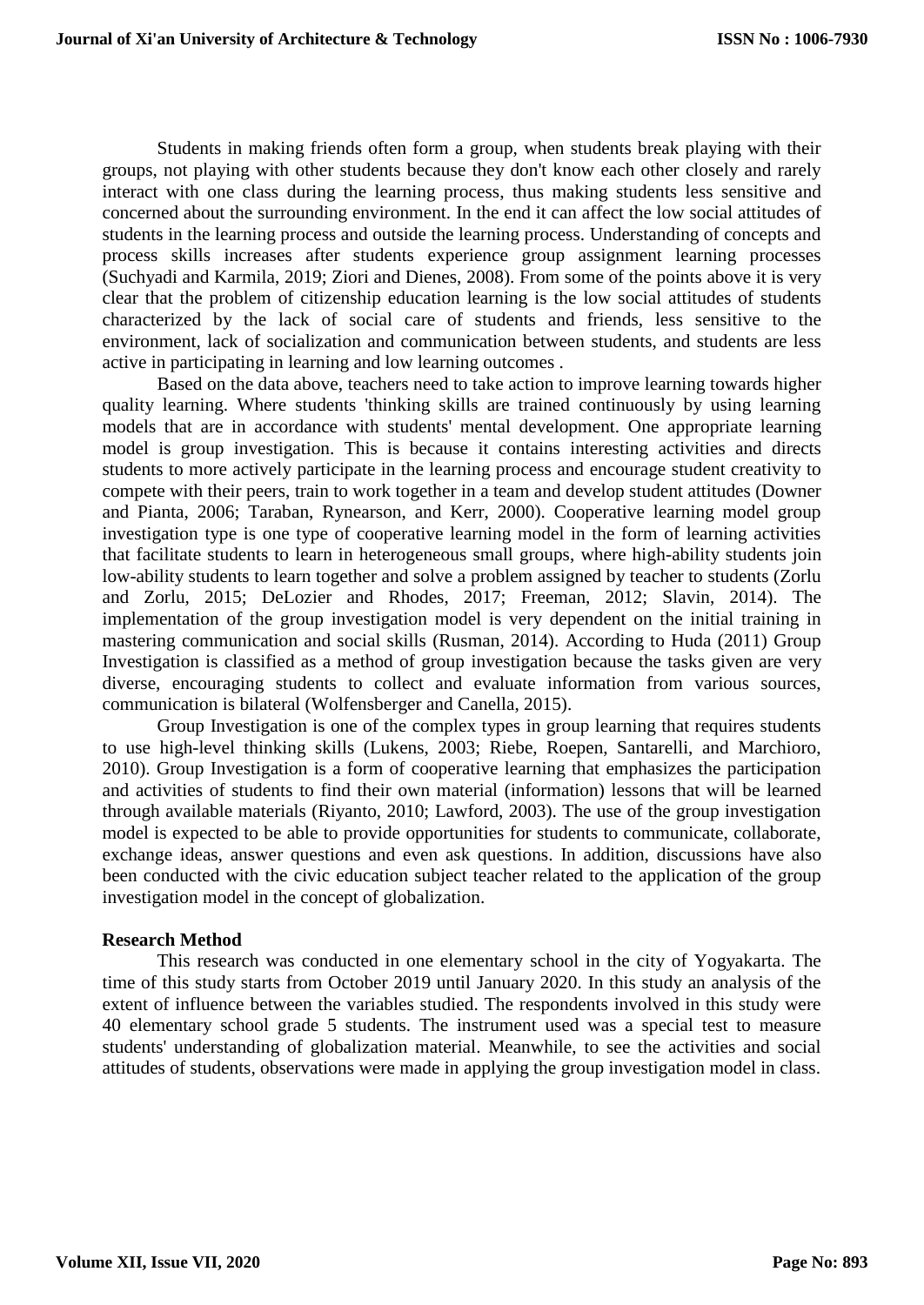### **Results and Discussion**

In the learning activities starting from the first cycle to the third cycle student activities look very good. It is seen from the three meetings conducted by researchers that there is clearly an increase in student activity in terms of active student participation, disciplined learning, and the ability to conclude learning outcomes, according to the percentage of peers' observations of student activities in teaching and learning activities namely the first cycle 65% , the second cycle is 75%, and the third cycle is 85% (see Figure 1). The average overall percentage is 75%.



**Figure 1** Percentage of Teacher Activity in Teaching and Learning Activities

The class action by applying the Group Investigation learning model on citizenship education subjects for the concept of globalization concept in class V was declared successful. And the learning objectives set are also achieved. This is indicated by the percentage of mastery learning outcomes increased in each cycle carried out. Cycle I shows the percentage of mastery learning outcomes of 78%, increased in cycle II to 92%, increased again in cycle III to 100% (see Figure 2).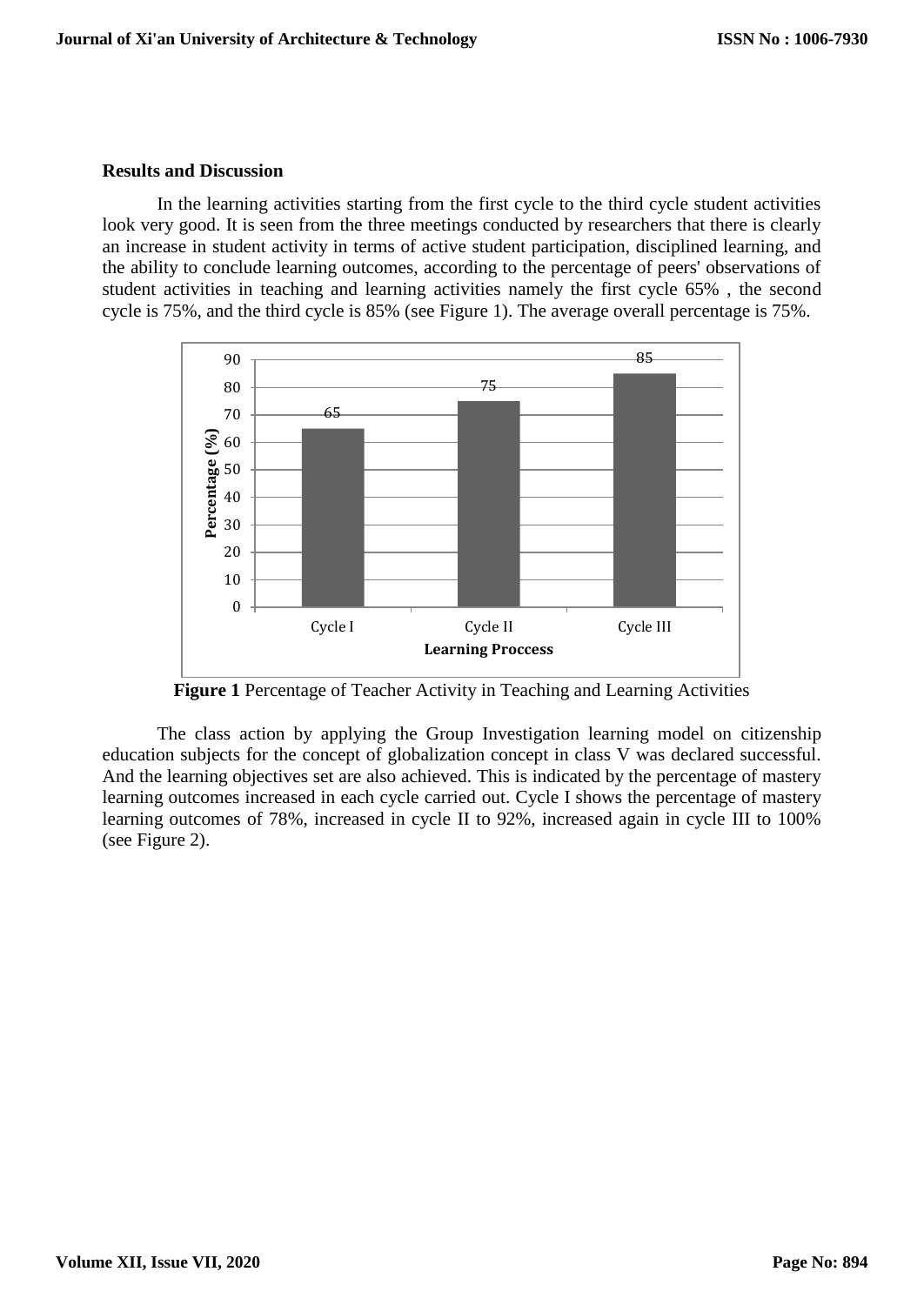

Figure 2 Percentage of Student Learning Outcomes

Based on observations made by researchers and peers, the ability of social attitudes of students also increased. Cycle I shows the percentage of students' social attitude ability by 68% with enough category, increased in cycle II to 78% with good category, increased again in cycle III to 89% with very good category (Figure 3).



Figure 3 Percentage of Social Attitudes of Students

The data in Figure 2 and Figure 3 shows that most students have been able to implement indicators to measure the ability of social attitudes in the learning process that is carried out. From some of the findings mentioned above means learning to apply the Group Investigation model can be used as a way to improve student learning outcomes in the subject matter of citizenship education on the concept of globalization because this learning involves active student activities in learning. This is because the investigation group learning model is learning that emphasizes collaboration between students so that they can work together in solving the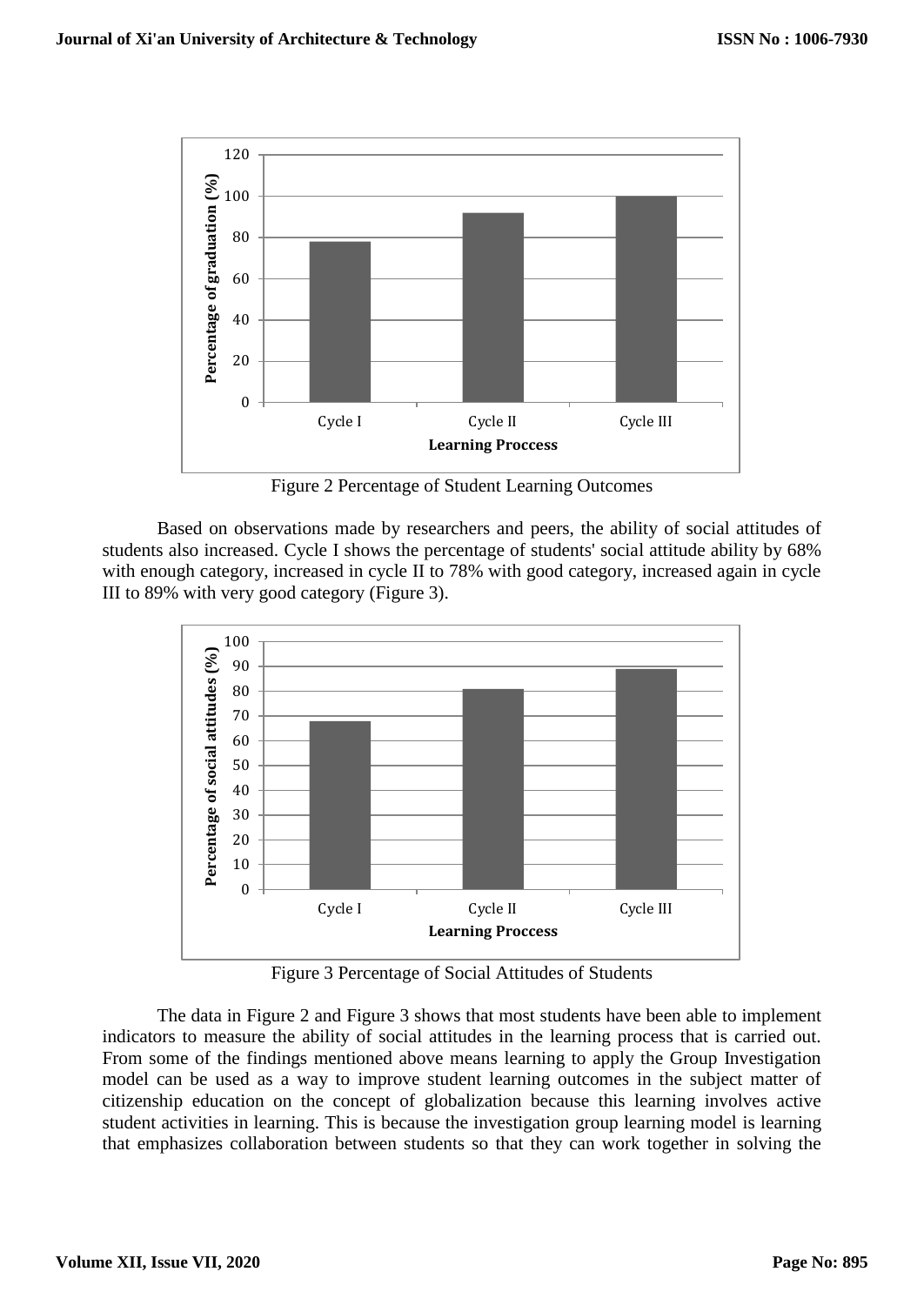problems given (Suchyadi and Karmila, 2019; Ziori and Dienes, 2008; Downer and Pianta, 2006; Taraban, Rynearson, and Kerr 2000). So that besides the value of learning outcomes increase, the value of students' social attitudes also increases.

### **Conclusion**

The application of the Group Investigation Learning Model can be used as a way to improve student learning outcomes in citizenship education subjects because in this learning model students are actively involved. This can be seen from the three meetings conducted, there was an increase in students in the aspects of activity, learning discipline, and the ability to infer learning outcomes. Most students have also been able to implement indicators to measure social attitudes in the learning process carried out.

# **Acknowledgements**

The researcher would like to thank Lembaga Pengelola Dana Pendidikan (LPDP) Indonesian endowment fund for education, Finance ministry of Indonesia for supporting this research.

# **References**

Ahmadi, A. (2009). *Psikologi Umum*. Jakarta: Rieka Cipta.

- DeLozier, S. J., & Rhodes, M. G. (2017). Flipped classrooms: A review of key ideas and recommendations for practice. Educational Psychology Review, 29(1), 141-151
- Downer, J. T., & Pianta, R. C. (2006). Academic and cognitive functioning in first grade: Associations with earlier home and child care predictors and with concurrent home and classroom experiences. *School Psychology Review, 35*: 11–30.
- Freeman, M. (2012). To adopt or not to adopt innovation: A case study of team-based learning. International Journal of Management in Education, 10(3), 155-168.
- Huda, M. (2011). *Cooperative Learning*. Yogyakarta: Pustaka Belajar.
- Hurlock and Elizabeth, B. (2000). *Psikologi Perkembangan*. Jakarta: Erlangga.
- Lawford, G. R. (2003). Beyond success: Achieving synergy in teamwork. Journal for Quality and Participation, 26(3), 23-27.
- Lukens, J. R. (2003). *A critical handbook of children's literature.* United States of America: Pearson Education, Inc.

Mappiare, A. T. dan Andi (2004). *Pengantar Konseling dan Psikoterapi*. Jakarta: Rajawali Pers.

- Pertiwi R. and Suchyadi, Y. (2019). Implementasi Program Pendidikan Karakter Di Sekolah Dasar Negeri Lawanggintung 01 Kota Bogor, *J. Pendidik. Pengajaran Guru Sekol. Dasar (JPPGuseda )*, *02*: 41–46.
- Pudjiastuti, S. R. (2017). *Metodologi Penelitian Pendidikan*. Depok : Fatma Aji.
- Pudjiastuti, S. R. (2018). Implementation of The Mind Mapping Model With Scattergories Game in Improving Creativity and Learning Outcomes in National Education Materials*. JhSS Journal of Humanities and Social Studies*, 2(*2*).
- Riebe, L., Roepen, D., Santarelli, B., & Marchioro, G. (2010). Teamwork: Effectively teaching an employability skill. Education þ Training, 52(6/7), 528-539.
- Riyanto, Y. (2010). *Paradigma Baru Pembelajaran*, Jakarta: Kencana.
- Rusman (2014). *Model-model pembelajaran (mengembangkan profesionalisme guru).* Jakarta: PT. Raja Grafindo Persada.